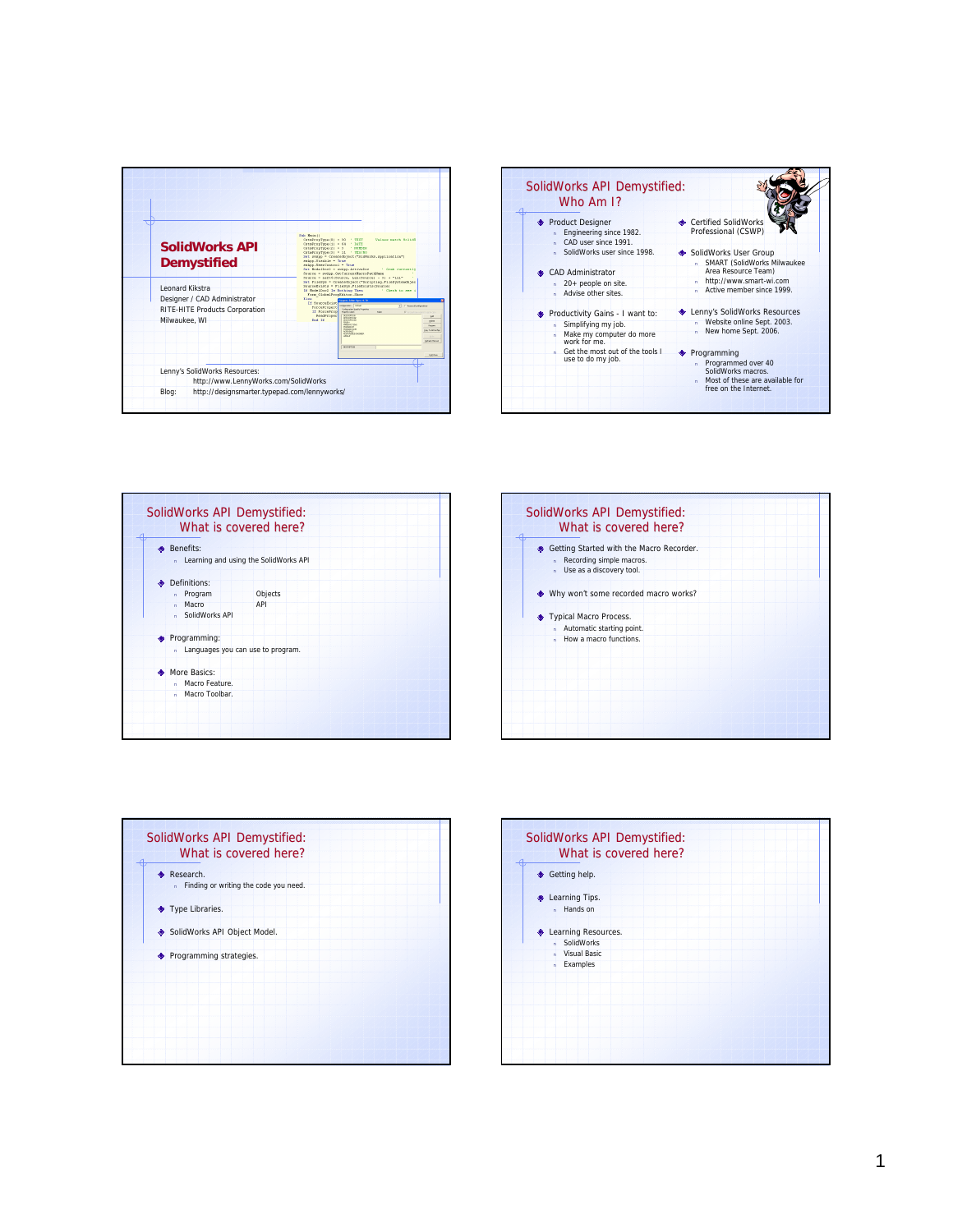









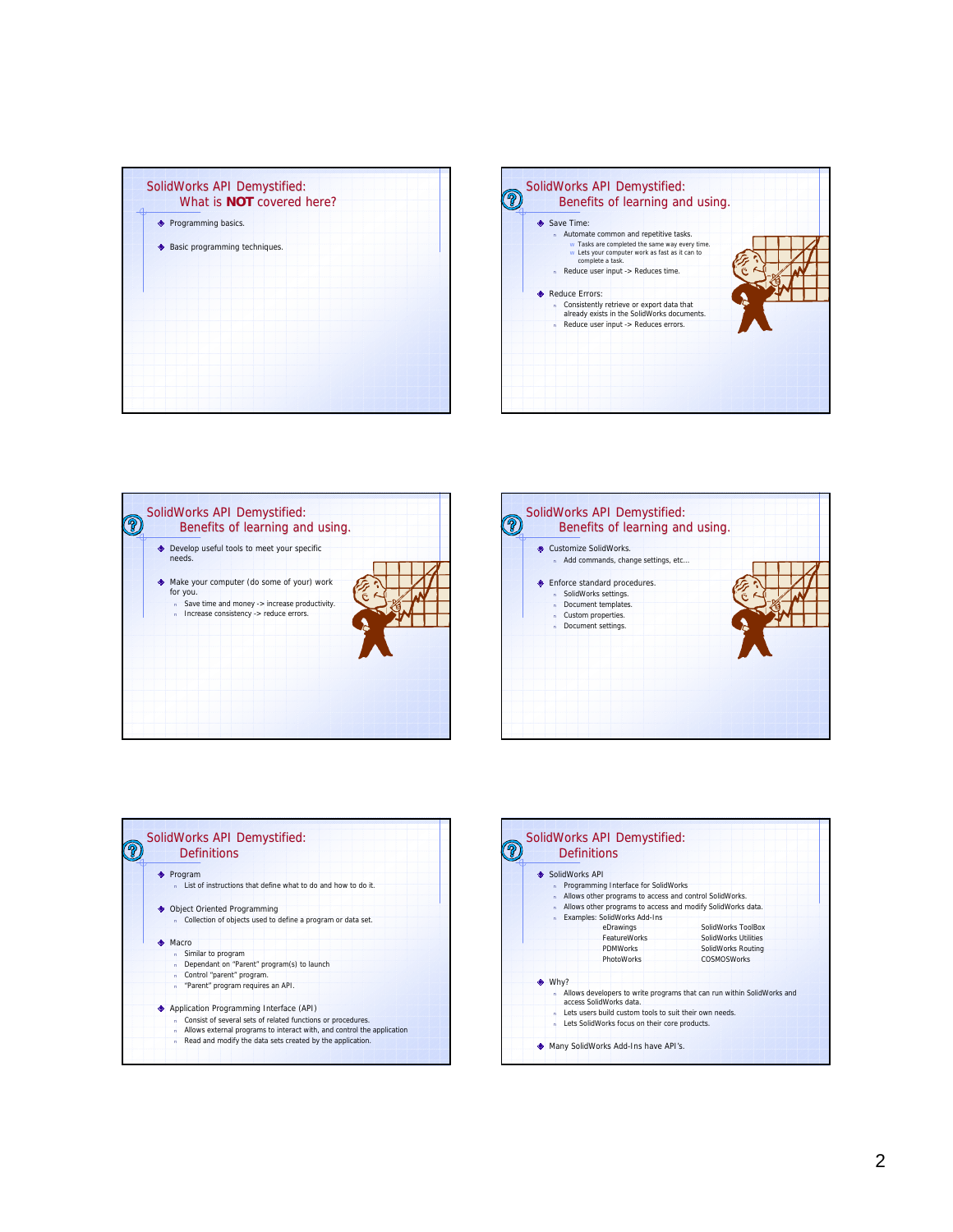









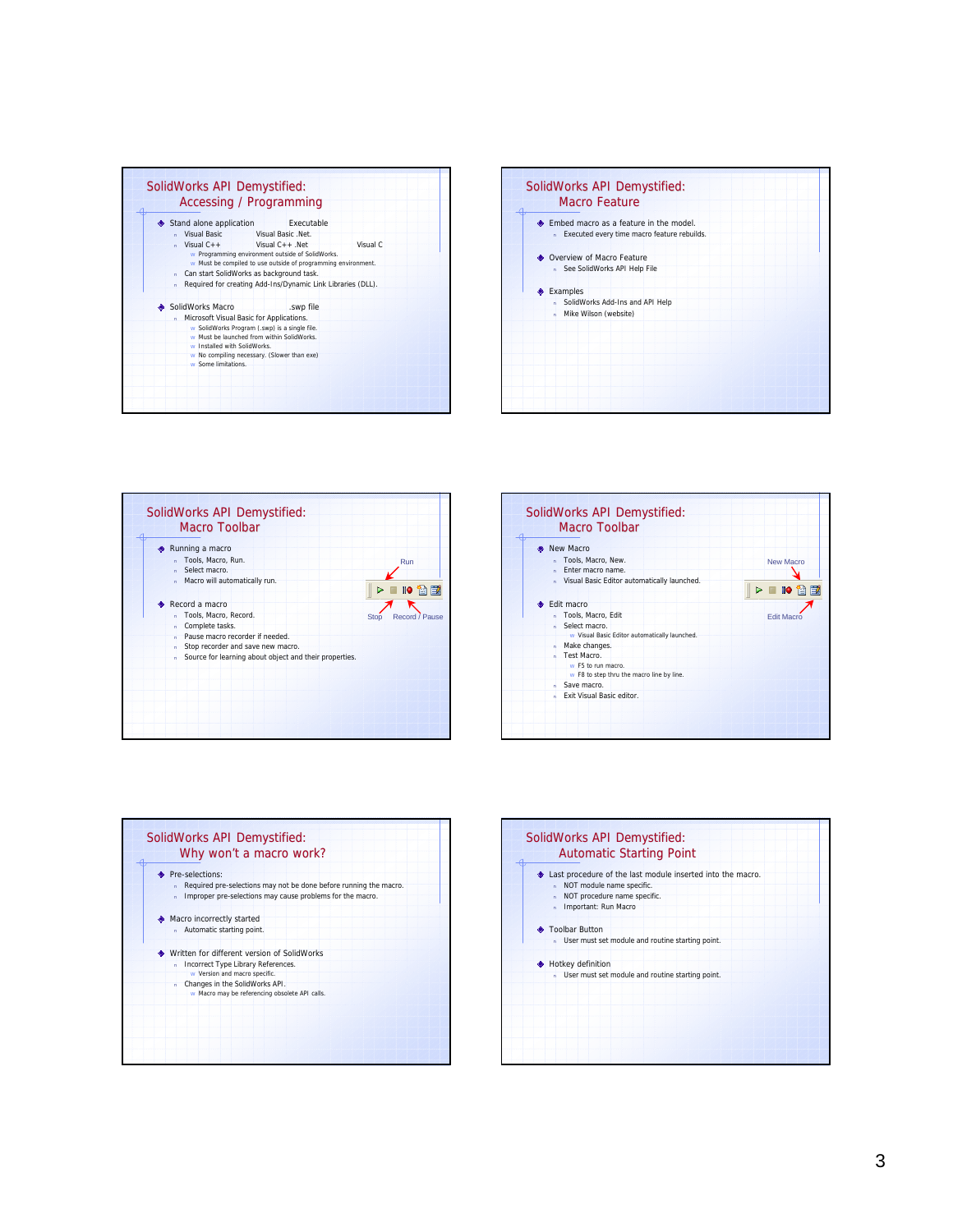









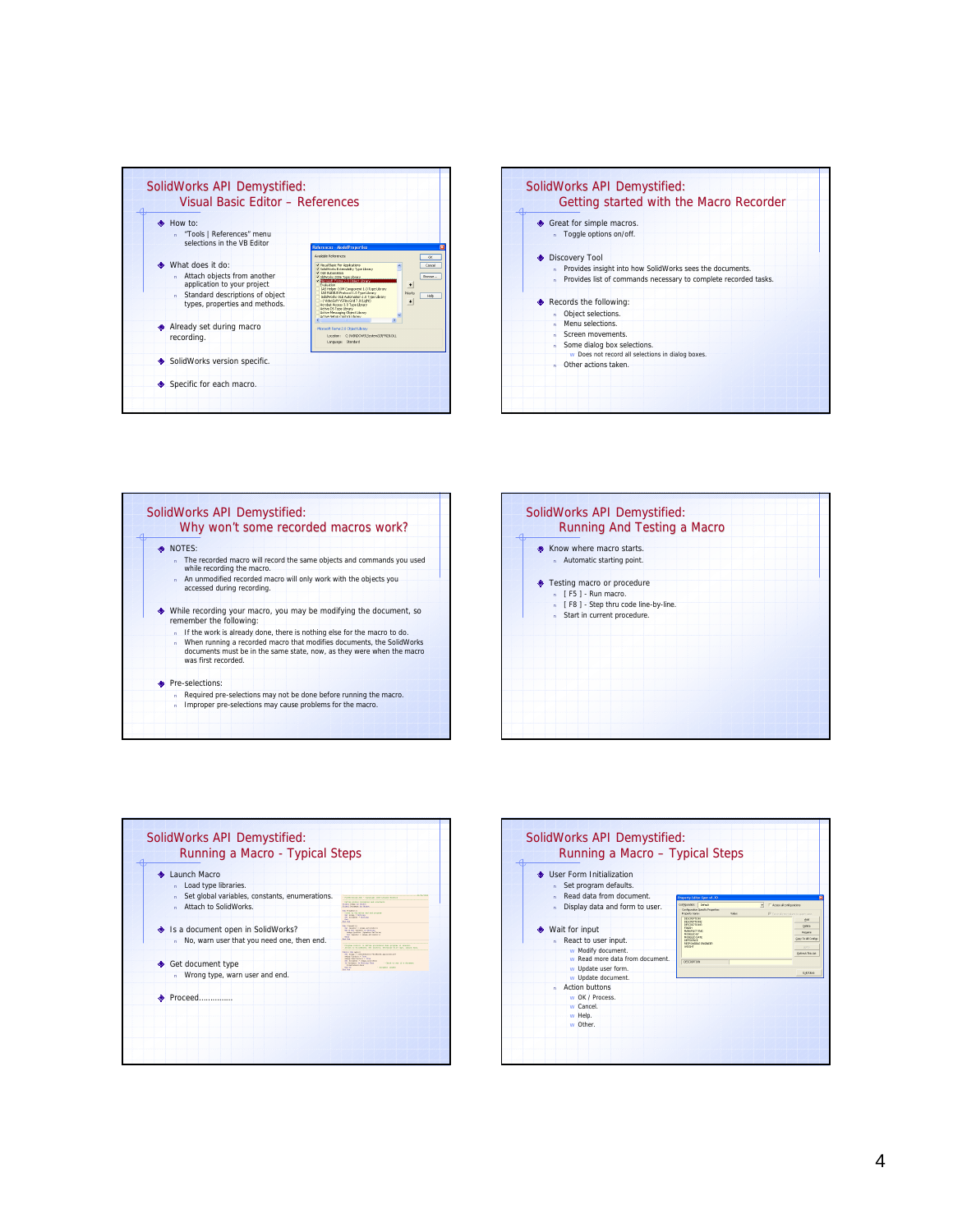









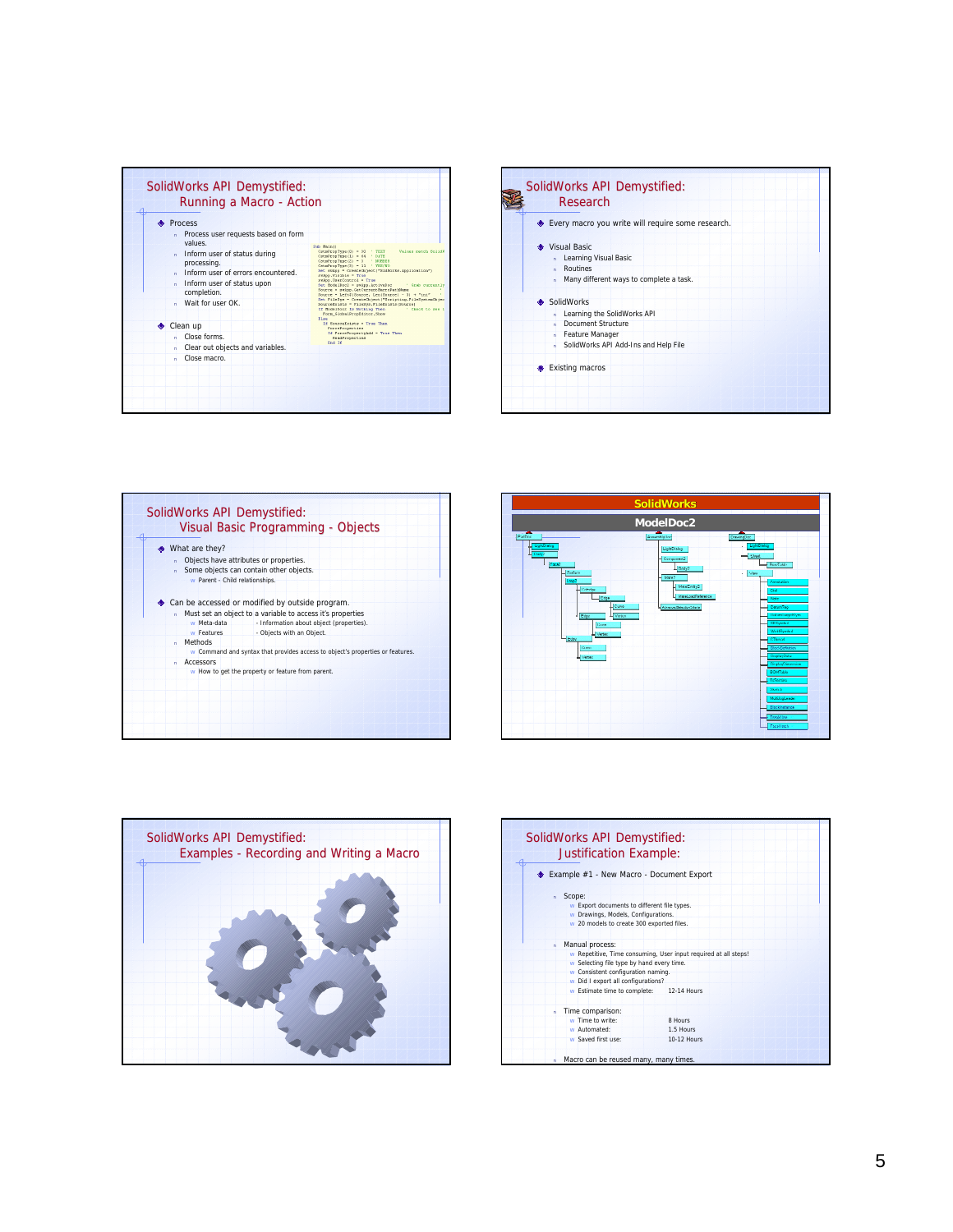|                    | SolidWorks API Demystified:<br><b>Justification Example:</b>                                                  |                                                                              |
|--------------------|---------------------------------------------------------------------------------------------------------------|------------------------------------------------------------------------------|
|                    |                                                                                                               | Example #2 - Modify Macro - Change custom property value.                    |
| Scope:<br>n.<br>W. | 1000's of files.<br>Found macro on internet, can modify for use.                                              | w All documents require addition or removal of a custom property.            |
| n<br>w<br>w<br>w   | Manual process:<br>Did I change all documents?<br>Did I make the right changes?<br>Estimate time to complete: | Repetitive, Time consuming, User input required at all steps!<br>$20+$ Hours |
| w                  | Time comparison:<br>Time to modify macro:<br>Automated:<br>w Saved first use:                                 | 15 Minutes<br>2.5 Hours<br>$17 +$ Hours                                      |
| n                  |                                                                                                               | Macro can be customized and reused many, many times.                         |









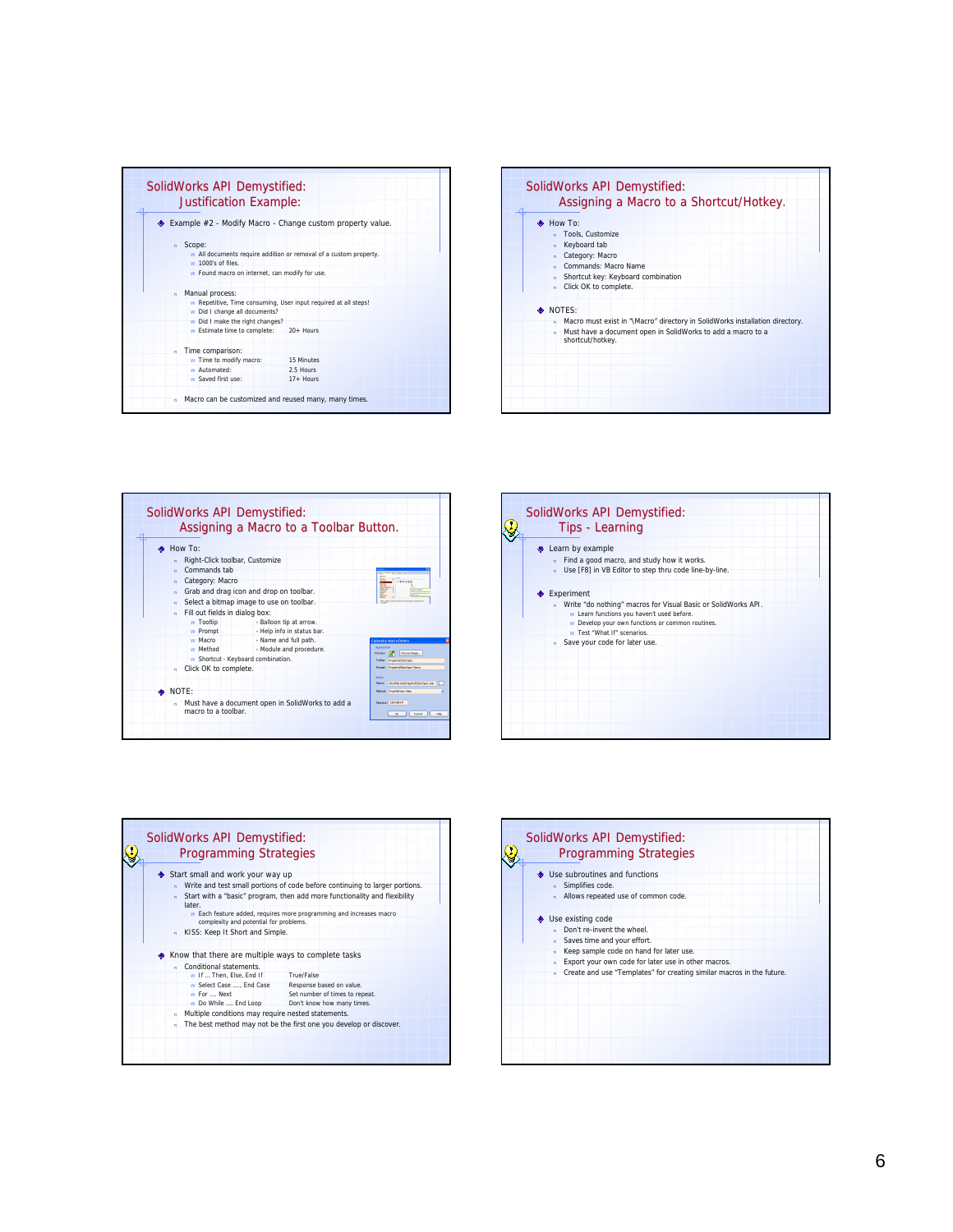





|  | <b>Tips - Getting Help</b>                                             |
|--|------------------------------------------------------------------------|
|  | SolidWorks API Help File.                                              |
|  | SolidWorks API forum.                                                  |
|  | SolidWorks API Support.                                                |
|  | n SolidWorks API functionality only.                                   |
|  | Not for learning.<br>ń                                                 |
|  | Be specific!                                                           |
|  | Repeatable problem.<br>$\mathbf{r}$                                    |
|  | Identify steps leading up to problem.<br>w                             |
|  | Identify specific conditions that lead to problem.<br>w                |
|  | Identify specific problem you are experiencing.<br>ń.                  |
|  | Don't send complete macro.<br>w<br>Provide simple code to demonstrate. |